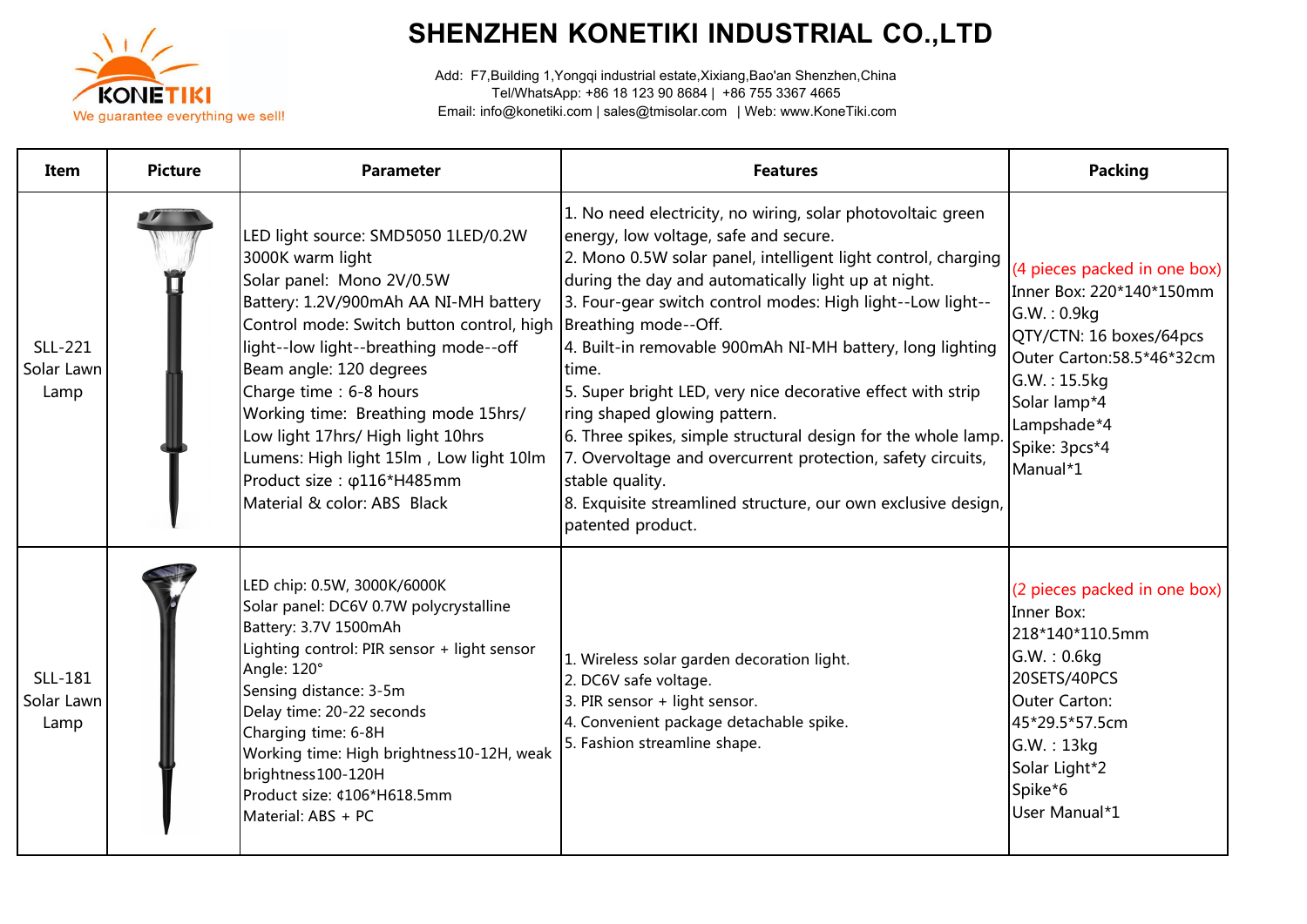| SSL-201<br>Multi-<br>function<br>Solar Lawn<br>Lamp/Solar<br>Lantern/Sol<br>ar wall light | LED light source: SMD2835 (DW+WW CCT)<br>24PCS/5W<br>Solar panel: 6V/1.5W Mono<br>Battery: 3.7V/2200mAh 18650 Li-ion<br>Function control mode: light sensor+switch<br>button control (High white light--Low white<br>light--High warm light--Low warm light)<br>Beam angle: 120 degrees<br>Charge time: 6-8hrs<br>Working time:11hrs (high brightness),<br>22hrs(low brightness)<br>Lumens: 500lm (max.), 250lm(min.)<br>Product size: 180*703mm<br>Material&color: ABS/black | 1. 3IN1 multi-purpose: can be a garden light, wall lamp,<br>corridor light, a portable camping light, easy installation<br>and various application.<br>2. 24LEDs with 2 light colors, creative lampshade, 4 ground<br>stakes to meet different requirements of installation height.<br>3. 1.5W mono solar panel with concealed folding handle,<br>intelligent light control, charging during the day and auto<br>ON at night.<br>4. Built-in 2200mAh lithium battery, removable and<br>replaceable, very convenient, long working time.<br>5. Switch botton to control light modes like this: High white<br>light--Low white light--High warm light--Low warm light.<br>Adjustable CCT and brightness for different needs and<br>6. Over-voltage and over-<br>application.<br>current intelligent safety circuit, stable and reliable quality.<br>IP65 waterproof, patented product.                                                   | (2 pieces packed in one box)<br>Inner box size:<br>280*135*160mm<br>G.W./box: 1.05kg<br>QTY/CTN: 12 boxes/24pcs<br>Master carton size:<br>56*29.5*50cm<br>G.W./CTN: 13.5kg<br>Solar lamp*2<br>Mounting accessories&<br>spike*8<br>Screw bag*1<br>Manual*1 |
|-------------------------------------------------------------------------------------------|-------------------------------------------------------------------------------------------------------------------------------------------------------------------------------------------------------------------------------------------------------------------------------------------------------------------------------------------------------------------------------------------------------------------------------------------------------------------------------|----------------------------------------------------------------------------------------------------------------------------------------------------------------------------------------------------------------------------------------------------------------------------------------------------------------------------------------------------------------------------------------------------------------------------------------------------------------------------------------------------------------------------------------------------------------------------------------------------------------------------------------------------------------------------------------------------------------------------------------------------------------------------------------------------------------------------------------------------------------------------------------------------------------------------------------|-----------------------------------------------------------------------------------------------------------------------------------------------------------------------------------------------------------------------------------------------------------|
| SSL-213<br>Solar Spot<br>Light (wide<br>angle)                                            | LED light source: SMD2835 (DW+WW CCT)<br>26PCS/5W<br>Solar panel: 6V/1.5W<br>Battery: 3.7V/2200mAh 18650 lithium<br>battery<br>WW-Low-light level WW, 4 modes)<br>Beam angle: 120° 180 degree adjustable<br>spotlight.<br>Charge time : 6-8hrs<br>Working time: 7hrs at bright mode, 14hrs<br>at low-light level<br>Lumen:250-500lm<br>Product size: 291*315mm<br>Material&color: ABS/ black                                                                                  | 1. No need AC electricity, solar green energy, 6Vsafe voltage.<br>2. Spotlight with 26LEDs, up&down 180 degree adjustable.<br>3.1.5W solar panel, ingrated structure desgin, smart light<br>sensor, charge during the day and auto ON at night.<br>Function control mode : light sensor+switch 2200mAh lithium battery, replaceable for longer working time.<br>control(Bright DW-Low-light level DW-Bright 4.Switch control with 4 modes: Bright DW-Low-light level DW-<br>Bright WW-Low-light level WW,2 light colors in one lamp and<br>adjutable brightness for more application and lighting needs.<br>5. Foldable structure can be packed in a small box to save<br>shipping cost, IPX5 waterproof rating.<br>6.Over-voltage and over-current intelligent safety circuit, stable Spike*2<br>and reliable quality.<br>7. Easy installation, fixed on wall or inserted into ground are<br>optional, unique design, patent product. | (2 pieces packed in one box)<br>Inner box size :<br>250*190*100mm<br>G.W/box: 0.77kg<br>QTY/CTN: 15 sets/30pcs<br>Carton size: 58.5*52.5*28cm<br>G.W/CTN: 13kg<br>Solar light*2<br>Screw bag*1<br>User manual*1                                           |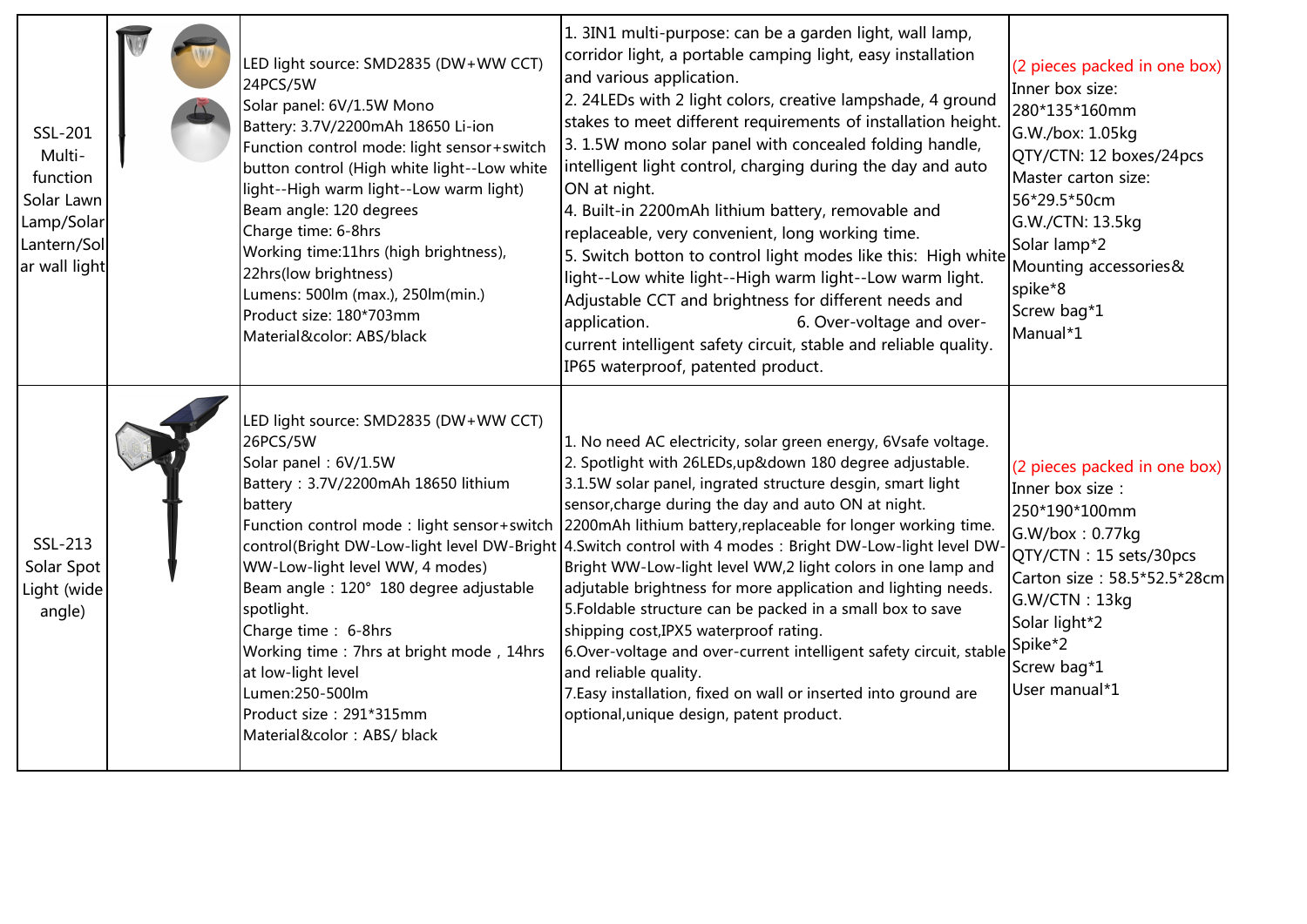| SSL-203<br>Solar Spot<br>Light       | LED chip: 5pcs SMD2835, 2W, 3000K/6000K<br>Solar panel: DC6V 1.5W polycrystalline<br>Battery: 3.7V 2600mAh 18650 lithium battery<br>Lighting control: Light sensor + button<br>dimmer<br>Angle: 30°<br>Charging time: 6-8Hrs<br>Working time: 15Hrs(100% brightness),<br>20Hrs(75% brightness), 30Hrs(50%<br>brightness)<br>Product size: L283*H315*mm<br><b>Material: ABS</b> | 1. DC6V safe voltage environmentally friendly wireless solar<br>powered lamp.<br>2. 1.5W high efficient monocrystalline silicon solar panel.<br>3. Button dimmer "100% - 75% - 50% - off/on" + light sensor<br>(Lamp automatically charges on the daytime and works at<br>night).<br>4. IP65 waterproof solar panel integrated spotlight can be<br>adjusted with multi-angle.<br>5. Two installation ways: wall mounted + ground inserted.<br>6. Built-in high quality long working time 2600mAh<br>rechargeable Lithium battery.<br>7. High brightness & long distance lighting, anti-glare private<br>design spotlight.<br>8. High quality spotlight with overvoltage and overcurrent safe<br>stable electricity.<br>9. Innovative appearance, unique patent product.               | (2 pieces packed in one box)<br>Inner Box: 250*190*100mm<br>G.W.: 0.77kg<br>15SETS/30PCS<br>Outer Carton: 58.5*52.5*28cm<br>G.W.:13kg<br>Spotlight*2<br>Spike*2<br>Screw bag*1<br>User Manual*1  |
|--------------------------------------|--------------------------------------------------------------------------------------------------------------------------------------------------------------------------------------------------------------------------------------------------------------------------------------------------------------------------------------------------------------------------------|---------------------------------------------------------------------------------------------------------------------------------------------------------------------------------------------------------------------------------------------------------------------------------------------------------------------------------------------------------------------------------------------------------------------------------------------------------------------------------------------------------------------------------------------------------------------------------------------------------------------------------------------------------------------------------------------------------------------------------------------------------------------------------------|--------------------------------------------------------------------------------------------------------------------------------------------------------------------------------------------------|
| SSL-203<br>Solar Spot<br>Light (RGB) | LED chip: 5pcs SMD3838, 2W, RGB<br>Solar panel: DC6V 1.5W monocrystalline<br>Battery: 3.7V 2600mAh 18650 lithium battery<br>Lighting control: Light sensor + button<br>dimmer<br>Angle: 30°<br>Charging time: 6-8Hrs<br>Working time: 15-30Hrs<br>Product size: L283*H315*mm<br>Material: ABS                                                                                  | 1. DC6V safe voltage environmentally friendly wireless solar<br>powered lamp.<br>2. 1.5W high efficient monocrystalline silicon solar panel.<br>3. Dimming modes: RGB-Red-Green-Blue-Yellow-White-<br>OFF/ON" + light sensor (Lamp automatically charges on the<br>daytime and works at night).<br>4. IP65 waterproof solar panel integrated spotlight can be<br>adjusted with multi-angle.<br>5. Two installation ways: wall mounted + ground inserted.<br>6. Built-in high quality long working time 2600mAh<br>rechargeable Lithium battery.<br>7. High brightness & long distance lighting, anti-glare private<br>design spotlight.<br>8. High quality spotlight with overvoltage and overcurrent safe<br>stable electricity.<br>9. Innovative appearance, unique patent product. | (2 pieces packed in one box)<br>Inner Box: 250*190*100mm<br>G.W.: 0.77kg<br>15SETS/30PCS<br>Outer Carton: 58.5*52.5*28cm<br>G.W.: 13kg<br>Spotlight*2<br>Spike*2<br>Screw bag*1<br>User Manual*1 |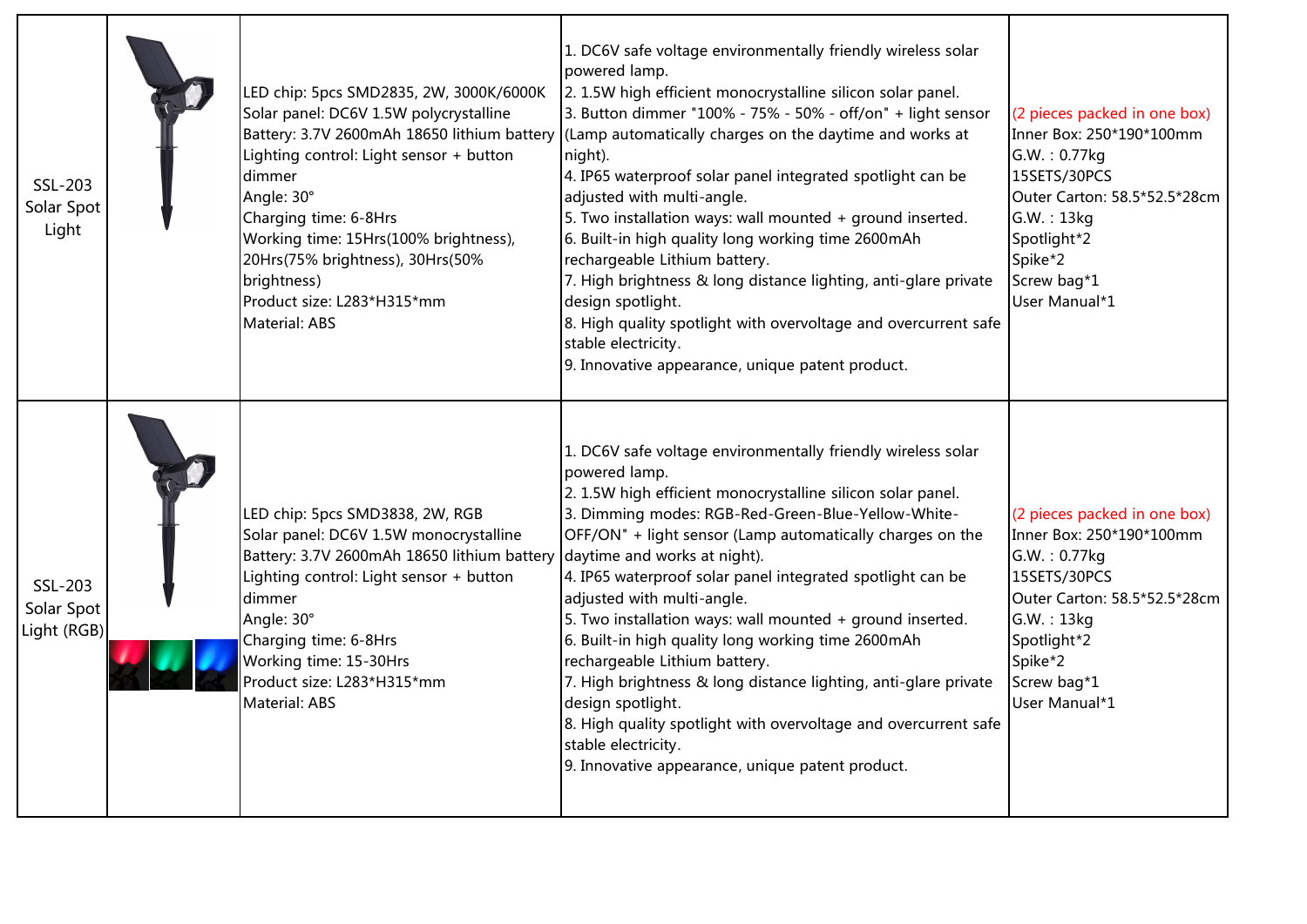| SSL-193<br>Solar Spot<br><b>Light Sets</b><br>2in1      | Lamp power: 1.5W*2=3W/300lm<br>LED chip: Epistar SMD2835 3000K/6000K<br>$5pcs*2=10pcs$<br>Solar panel: DC6V/3W 179*154*27mm<br>Battery: 3.7V 3600mAh<br>Charging time: 6-8H<br>Mode: Brightness of 100%-75%-50%<br>Working time: 12Hrs(100% brightness),<br>18Hrs(75% brightness), 30Hrs(50%<br>brightness)<br>Product size: ¢65*58*104mm *2<br>Cable: 0.2M (main line) + 3M(two sub-lines)<br>Product color: Black ABS + Acrylic<br>Waterproof rate: IP65 | 1. Wireless no plug installed convnient energy saving solar<br>spotlight.<br>2. DC6V safe voltage powered by solar(friendly energy).<br>3. 3W high efficient monocrystalline silicon solar panel.<br>4. Light sensor with two button dimmer (it can be charged on the<br>daytime and working at night automatic).<br>5. Wall installed&ground inserted solar panel with 3m long<br>waterproof cable.<br>6. Built-in high quality long working time 3600mAh rechargeable<br>Lithium battery.<br>7. Each spotlight has 5leds, there are good light lens and anti-glare $ {\sf spike^*3} $<br>design, high brightness and long distance lighting<br>8. High quality spotlight with overvoltage and overcurrent safe<br>stable electricity<br>9. Innovative appearance, unique patent products. | Inner Box: 215*176*92mm<br>G.W.: 0.8kg<br>16pcs/CTN<br>Outer Carton:<br>44*38.5*37cm<br>G.W. : 14kg<br>Spotlight*2<br>Solar Panel*1<br>Screw*9<br>User Manual*1          |
|---------------------------------------------------------|------------------------------------------------------------------------------------------------------------------------------------------------------------------------------------------------------------------------------------------------------------------------------------------------------------------------------------------------------------------------------------------------------------------------------------------------------------|---------------------------------------------------------------------------------------------------------------------------------------------------------------------------------------------------------------------------------------------------------------------------------------------------------------------------------------------------------------------------------------------------------------------------------------------------------------------------------------------------------------------------------------------------------------------------------------------------------------------------------------------------------------------------------------------------------------------------------------------------------------------------------------------|--------------------------------------------------------------------------------------------------------------------------------------------------------------------------|
| SSL-193<br>Solar Spot<br><b>Light Sets</b><br>2in1(RGB) | Lamp power: 1.5W*2=3W/300lm<br>LED chip: Epistar SMD2835 RGB<br>$5pcs*2=10pcs$<br>Solar panel: DC6V/3W 179*154*27mm<br>Battery: 3.7V 3600mAh<br>Charging time: 6-8H<br>Mode: Brightness of 100%-75%-50%<br>Working time: 12Hrs(100% brightness),<br>18Hrs(75% brightness), 30Hrs(50%<br>brightness)<br>Product size: ¢65*58*104mm *2<br>Cable: 0.2M (main line) + 3M(two sub-lines)<br>Product color: Black ABS + Acrylic<br>Waterproof rate: IP65         | L. Wireless no plug installed convnient energy saving solar<br>spotlight.<br>2. DC6V safe voltage powered by solar(friendly energy).<br>3. 3W high efficient monocrystalline silicon solar panel.<br>4. Light sensor with 5 color modes: Red-green-blue-yellow-white<br>(it can be charged on the daytime and working at night<br>automatic).<br>5. Wall installed&ground inserted solar panel with 3m long<br>waterproof cable.<br>6. Built-in high quality long working time 3600mAh rechargeable<br>Lithium battery.<br>7. Each spotlight has 5leds, there are good light lens and anti-glare<br>design, high brightness and long distance lighting<br>8. High quality spotlight with overvoltage and overcurrent safe<br>stable electricity                                             | Inner Box: 215*176*92mm<br>G.W.: 0.8kg<br>16pcs/CTN<br>Outer Carton:<br>44*38.5*37cm<br>G.W.:14kg<br>Spotlight*2<br>Solar Panel*1<br>Spike*3<br>Screw*9<br>User Manual*1 |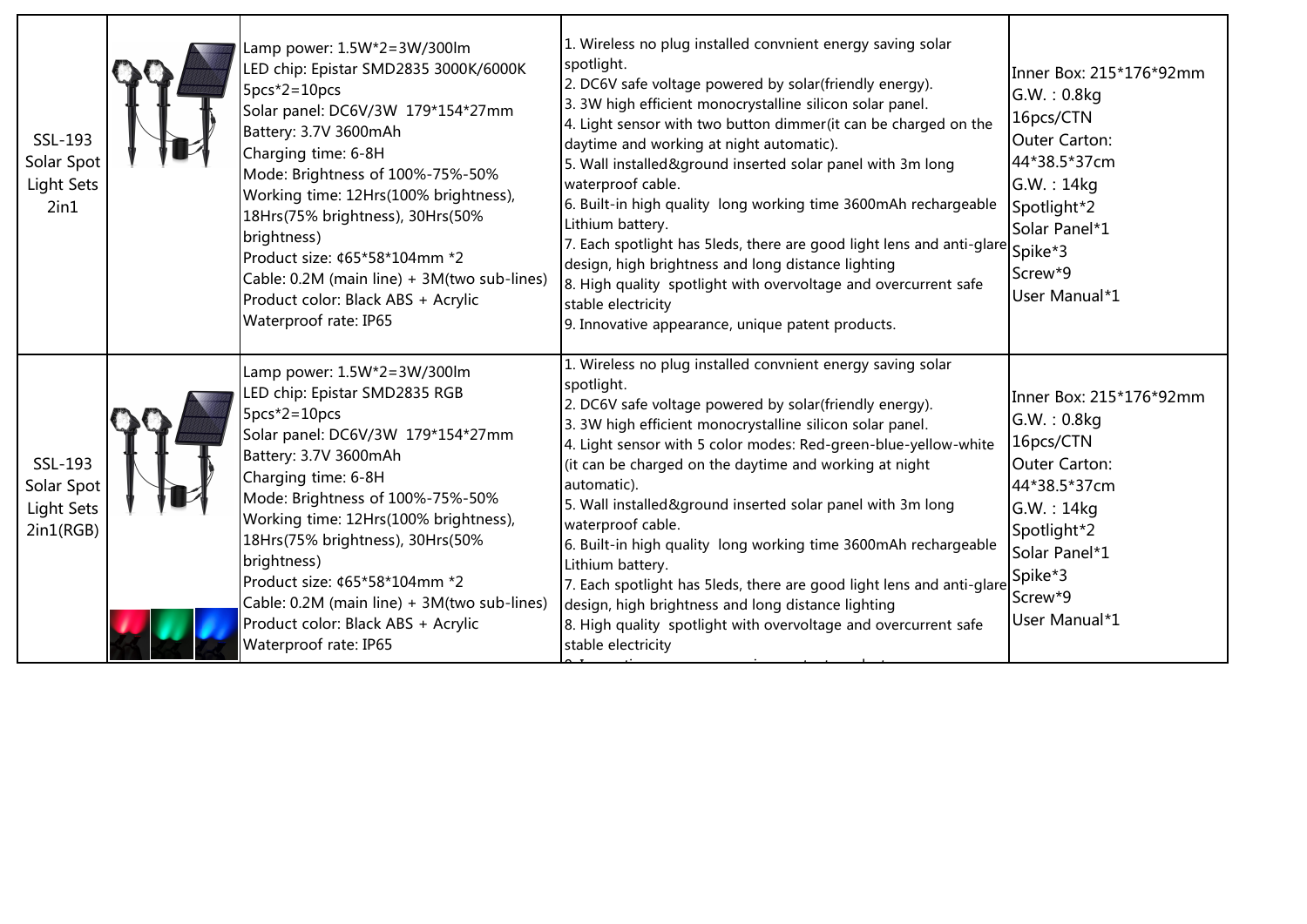| . DC6V safe voltage environmentally friendly wireless solar<br>powered lamp.<br>LED chip: 32pcs SMD2835 / 10W 6000K<br>2. 1.5W high efficient polycrystalline silicon solar panel.<br>Solar panel: DC6V /1.5W Polycrystalline<br>3. Photosensitive control+PIR sensing modes, automatic smart<br>Battery: 3.7V/1500mAh 18650 lithium battery<br>control, charge during the day, and discharge in the evening.<br>Lighting control: Light sensor + PIR<br>When motion is detected in the evening, automatically enter into<br>Sensor(high brightness and weak brightness) bright light mode, when people leave, after 22 seconds, it will<br>Angle: 120° (adjustable at all direction)<br>automatically convert to weak light mode.<br>Charging time: 6-8Hrs<br>4. IP65 waterproof solar panel integrated spotlight can be<br>adjusted with multi-angle.<br>Working time: 5Hrs(high brightness),<br>5. Built-in 1500mAh Lithium battery.<br>80Hrs(low brightness)<br>6. 32pcs high-brightness light sources, high brightness, large<br>Lumen: 560LM(High brightness), 45LM(Low<br>lighting angel and wide irradiation area.<br>brightness)<br>7. High quality spotlight with overvoltage and overcurrent safe<br>Product size: 290*88*28mm<br>stable electricity.<br>Material: Black ABS<br>8. Streamlined body, innovative appearance, unique patent<br>product. |
|------------------------------------------------------------------------------------------------------------------------------------------------------------------------------------------------------------------------------------------------------------------------------------------------------------------------------------------------------------------------------------------------------------------------------------------------------------------------------------------------------------------------------------------------------------------------------------------------------------------------------------------------------------------------------------------------------------------------------------------------------------------------------------------------------------------------------------------------------------------------------------------------------------------------------------------------------------------------------------------------------------------------------------------------------------------------------------------------------------------------------------------------------------------------------------------------------------------------------------------------------------------------------------------------------------------------------------------------------------------|
|------------------------------------------------------------------------------------------------------------------------------------------------------------------------------------------------------------------------------------------------------------------------------------------------------------------------------------------------------------------------------------------------------------------------------------------------------------------------------------------------------------------------------------------------------------------------------------------------------------------------------------------------------------------------------------------------------------------------------------------------------------------------------------------------------------------------------------------------------------------------------------------------------------------------------------------------------------------------------------------------------------------------------------------------------------------------------------------------------------------------------------------------------------------------------------------------------------------------------------------------------------------------------------------------------------------------------------------------------------------|